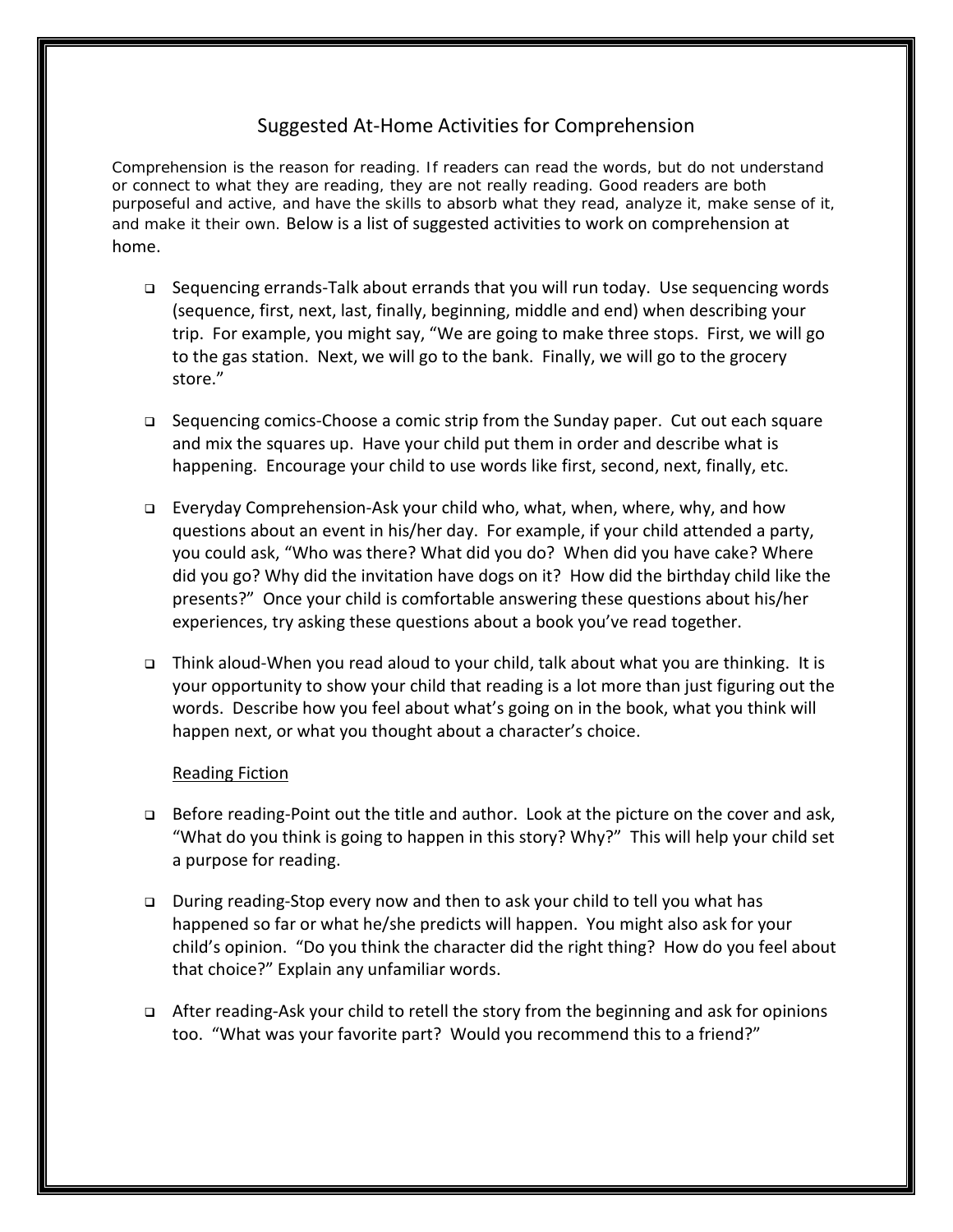## Reading Nonfiction

- Before reading-Point out the title and author. Look at the picture on the cover and ask, "What do you think you'll learn about in this book? Why?" This helps your child consider what he already knows about the topic. Look at the table of contents. You and your child may choose to read the book cover to cover or go to a certain chapter.
- During reading-Don't forget the captions, headings, sidebars, or any other information on the page. Young readers tend to overlook these, so it's a good idea to show that the author includes lots of information in these "extras".
- After reading-Ask your child, "What was it mostly about? What do you still want to know? Where could you find out that information?"

## Other Ideas

- Take a quick "book look" and encourage your child to talk about what he/she thinks about what might happen in the story.
- $\Box$  As your child reads, ask questions that start with who, what, where, when, why and how. If your child does not answer with an appropriate response, redirect by saying, "I think you mean a person because it was a "who" question" then restate the question.
- Ask your child to retell the story. Talk about the beginning, middle and end of the story. You will need to model this several times first.
- Discuss words related to stories such as characters, problem and solution. For example, "How did the characters in *Thee Three Bears* solve the problem of the porridge being too hot?" If the child does not know, show the picture or reread the page.
- Ask questions about character traits. Example: "Which character do you think was kind? Which character do you think was bossy? How do you know?" If your child doesn't know, give your answer. You may need to do this many times before your child can do it. He/She may also "mimic" your answer. Encourage child attempts.
- □ Encourage deeper thinking by asking, "If the story kept going, what do you think would happen next?"
- Help your child make connections to his/her life experience while reading. You could say, "Is there anything you read in the story that reminds you of something? The boy who went to the zoo with his family, reminds me of when we went to the zoo over the summer. What do you think?"